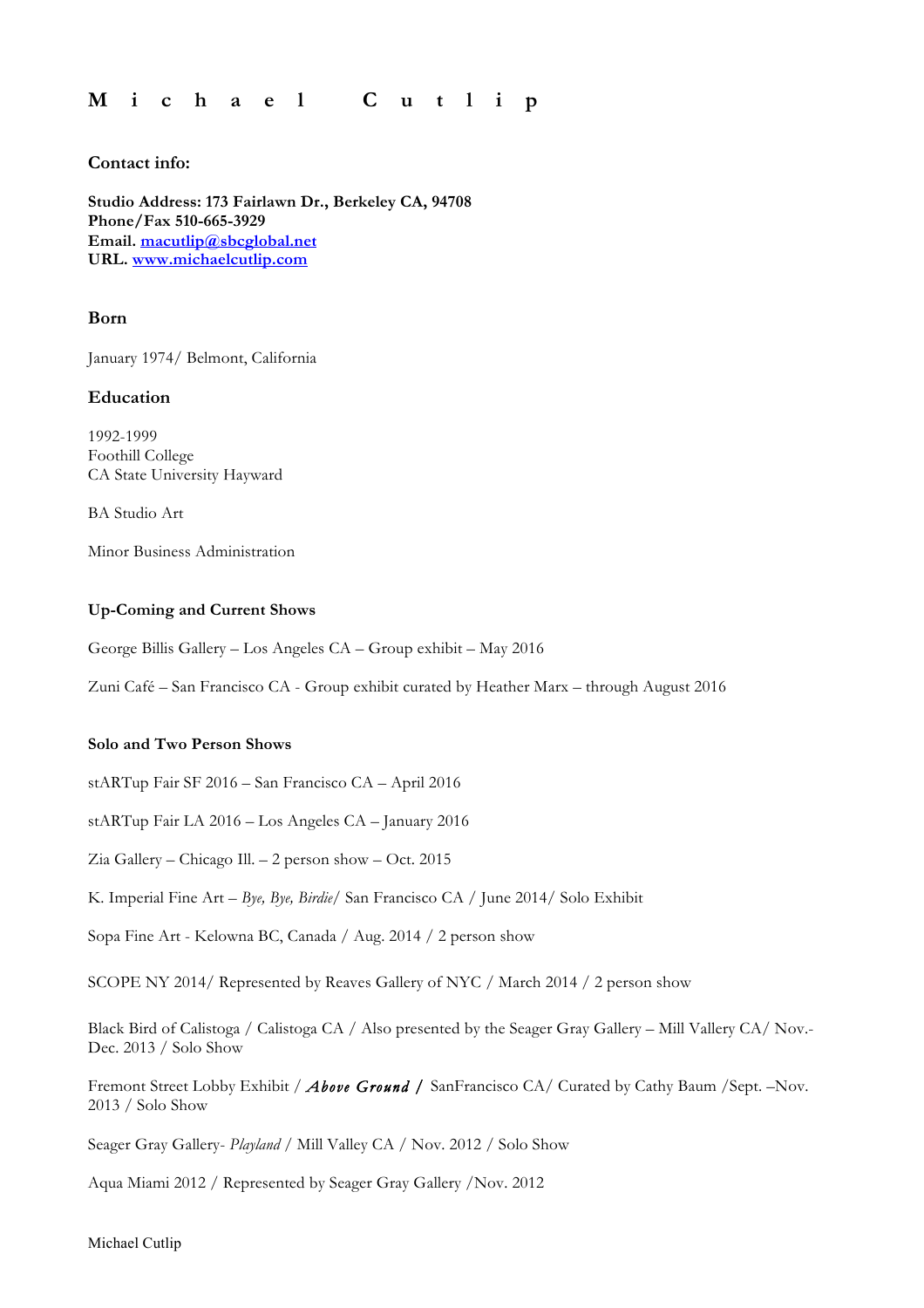- Zia Gallery / Winnetka IL / Jan. 2013 / Two Person Show
- K. Imperial Fine Art / San Francisco Ca / June July 2012 / Solo Show
- Zia Gallery / Winnetka IL. / May 2011 / Solo Show
- Donna Seager Gallery. / San Rafael Ca, / Feb.-March 2011 / Solo Show
- Jacana Contemporary Art / Vancouver BC, Canada / Oct Nov. 2010 / Solo Exhibition
- Donna Seager Gallery *Why Not?* / San Rafael Ca, / Dec.. 2008 / Solo Show
- SOPA Fine Art... *Borrowed Goods* / Canada / Oct. 2008 / Solo Show
- Bryant Street Gallery / Palo Alto, CA / April 2008/ Solo Show
- Wells Fargo Presents Lobby Exhibition / San Francisco, CA / Curated by Cathy Baum / 2007 / Solo Show
- One Sansome Street Lobby, Citigroup Center / Curated by Jan Casey / Summer 2007 / Solo Show
- Stricoff Fine Art / New York, N.Y. / Oct. 2007 / Three-person Show
- Melanee Cooper Gallery / Chicago Ill. / March 2007 / Two- Person Show
- Swarm Gallery / Oakland Ca / November 2006 / Two-person Show
- Bryant St. Gallery, Palo Alto, Ca/ February 2006/ Solo Show

# **Triton Museum of Art** *"New California Artist Series"***, Santa Clara, CA/ Oct.-Dec. 2005/ Solo Show**

Sense Gallery, Menlo Atherton, Ca/ September 2004/ Solo Show

- Bryant St. Gallery, Palo Alto, Ca/ February 2004/ Solo Show
- 1212 Gallery, Burlingame Ca / October 2003/ Two Person Show
- Bryant St. Gallery, Palo Alto, Ca./ February 2003/ Solo Show
- Bryant Street Gallery, Palo Alto Ca./ February 2002 / Two Person Show
- Bryant St. Gallery, Palo Alto Ca./ February 2001/ Two Person Show
- CSUH Student Gallery, Hayward Ca./ 1998 1999

#### **Group Shows**

- Applegate Gallery /Culver City CA / April 2014 / Group Exhibit
- Applegate Gallery / Grand opening group exhibition / Culver City CA /. Nov. 2013
- Sopa Fine Art Kelowna BC, Canada / Summer 2012 / Summer Group show
- Zia Gallery / Winnetka IL. / August 2012 / Summer Group exhibit

#### Michael Cutlip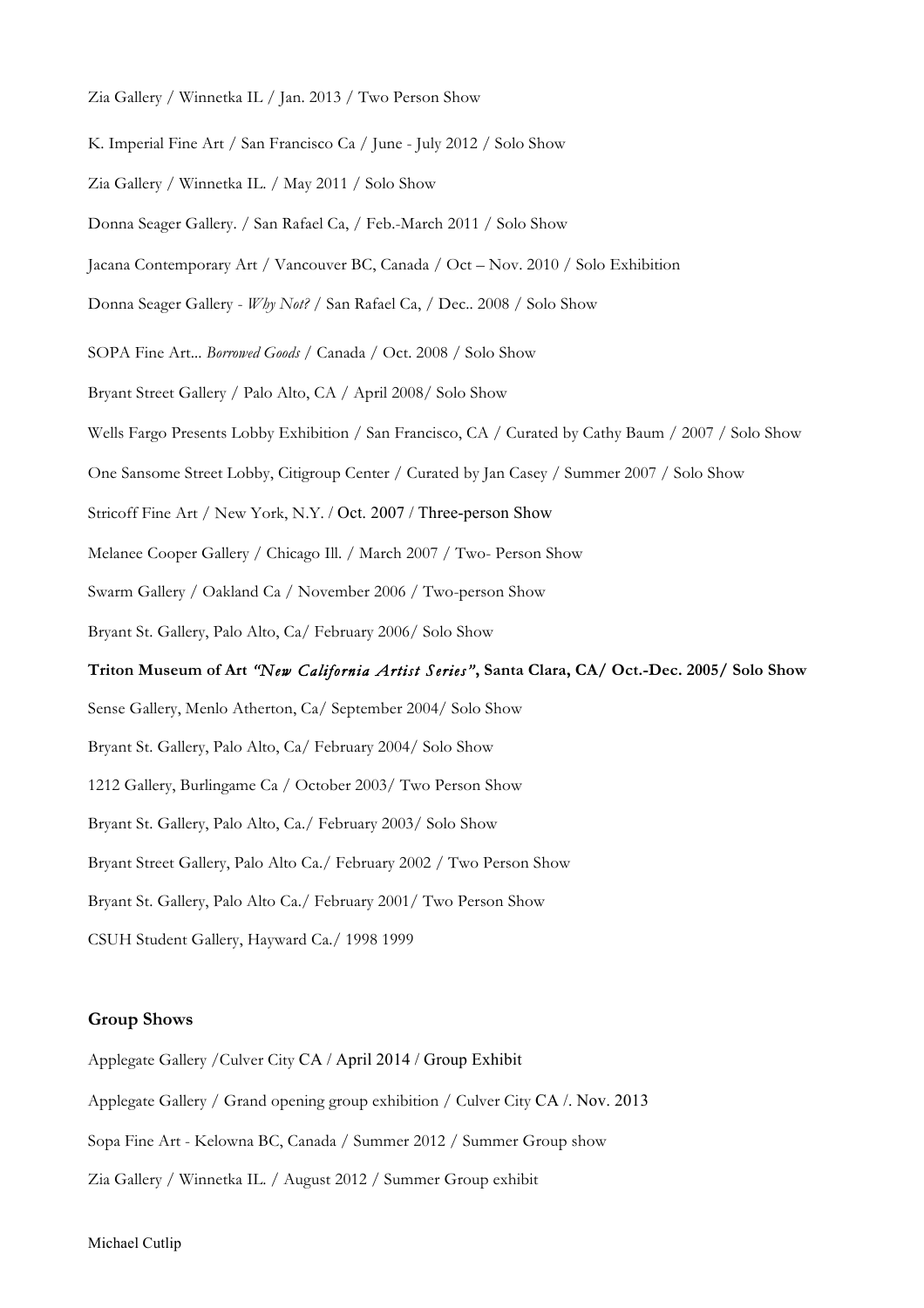Seager Gray Gallery / Mill Valley CA / August 2012 / Summer group exhibit, "Paint"

Firehouse Art Center / Pleasontan CA / July/Aug. 2012 / Group Show

San Francisco International Art Fair 2012 - 2015 / Represented by the K. Imperial Fine Art

SF ART MRKT 2012 (San Francisco Fine Art Fair) / Represented by Seager Gray Gallery

Seager Gray Gallery / Mill Valley CA / Nov. 2011 / Grand Opening

JGO Gallery / Massivly Small / Park City, Utah / Dec. 2011

Donna Seager Gallery / San Rafael CA / Summer 2011 / Summer Salon Group Exhibit

Zia Gallery / Summer 2011 / Winnetka Il. / Summer Group Exhibit

*Aqua Miama* Art Fair / Dec. 2010, 2011 / Represented by the Donna Seager Gallery

Wings Learning Center – An Artful Evening / Redwood Shores CA / Oct. 29, 2010

San Francisco International Art Fair 2010 / Represented by the Donna Seager Gallery

*Art Houses of Marin*  A public Art Project...Selected Artist / 2010

Melissa Morgan Fine Art / Palm Desert, CA / Jan. 2010 / 3 person show

San Francisco Fine Art Fair / Represented by Donna Seager Gallery / May 2010 -2011

Joyce Gordon Gallery, *Surface Strata*...Oakland, CA Sept. 2009

Kids in Art...*Benefitting The Leukemia & Lymphoma Society* Participating Artist, 2009

Jacana Contemporary Art / Vancouver BC, Canada / Oct. 2009 / group show (new gallery artists)

Jules Place…*Beneath The Surface* / Boston, MA / Oct. 2009 / 4 person show

Gardner Colby Gallery / Naples Fl. / Oct. 2009 / group show

Donna Seager Gallery / San Rafael CA / Summer 2009 / group show Bennett Street Gallery.. *Introductions* / Atlanta Georgia / Dec. 2008/ Group Exhibit Visions West Galleries...Holiday Group Show / Denver CO. / Dec. 2008 / Group Exhibit Santa Cruz Museum or Art and History (MAH)... *Assemblage + Collage + Construction*/ Jan. - April 2009 / Group Collage Show AAArt Foundation / Kitzbuhel, AUSTRIA / August 2008 / Grand opening group show Adobe Art Center / Castro Valley, CA / July 2008 / Three – Person Show Melanee Cooper Gallery /Chicago IL. / June 2008 / Summer Group Show AAF Contempory Art Fair New York City / Rep. by Stricoff Fine Art / June 2008

Melanee Cooper Gallery / Chicago Ca, / June 2008/ Gallery Artist's Group Show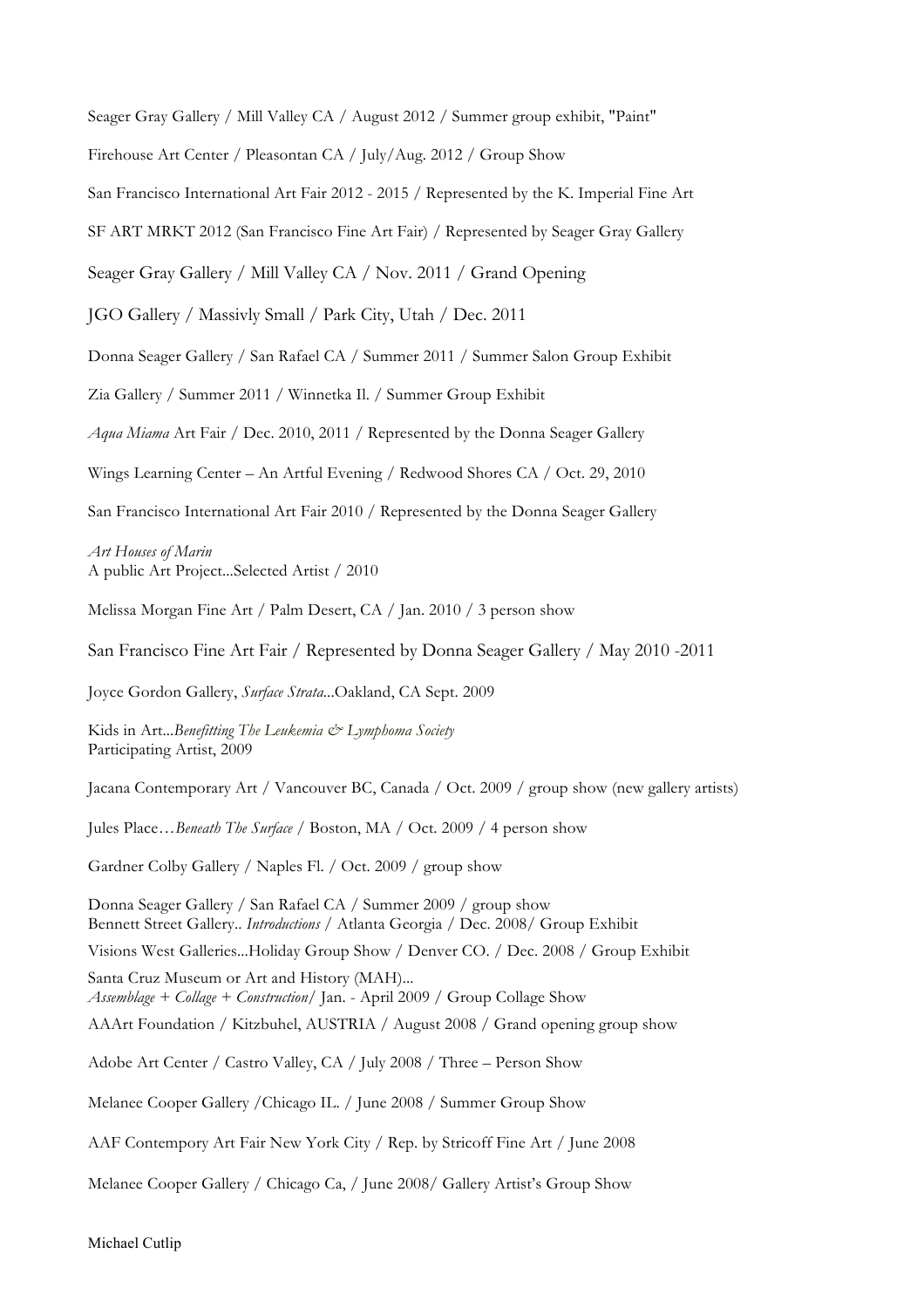Melanee Cooper Gallery, *Green is the New Black* / Chicago Il. / Dec. 2007

Donna Seager Gallery: Group Exhibit**;** *Painted Dreams /* San Rafael , CA / **Oct. 2007**

Pro-Arts..EBOS Exhibition; Port of Oakland . Oakland International Airport / 2007

FLOW, Miami Invitational Art Fair / Miami FL / Represented by Donna Seager Gallery / Dec. 2007

The Affair @ the Jupiter Hotel / Portland Oregon / Represented by Swarm Gallery / Sept. 2007

SJICA / 27th Annual Fall Auction / San Jose, CA/Oct. 2007

Visions West Galleries / Livingston Montana / Summer 2007

Visions West Galleries / Grand Opening Event / Denver Colorado / Sept. 2007

EBOS Exhibition; Port of Oakland . Oakland International Airport / Summer 2007

Cool Globes...Contributing Artist / Chicago Il. / Represented by Melanee Cooper Gallery / Sept. 2007

Monotype Marathon 2007 / San Jose Institute of Contemporary Art / June 2007

AAF Contempory Art Fair New York City / Rep. by Stricoff Fine Art & Bryant Street Gallery / 2007

Red Ink Studios / Art auction benefiting *The League of Young Voters /* S.F. CA / June 2007

Bridge Art Fair Chicago 07/ April 2007 / Represented by Melanee Cooper Gallery (Chicago IL.)

Bridge Art Fair Miami 06/December ,2006/ Represented by Melanee Cooper Gallery (Chicago IL.)

Michael Martin Galleries / Art Auction benefiting MMG Foundation / San Francisco, Ca / Sep. 2006

Oakland Museum / Day of the Dead Exhibit / Oakland CA / Oct. 2006

SJICA / 26th Annual Fall Auction / San Jose, CA/Oct. 2006

SFMOMA / Art Auction 2006 / San Francisco, CA / May 2006

Morpeth Gallery / Spring Contemporary / Hopewell, NJ / May –June 2006

Julie Baker Fine Art / Get Small/ Nevada City, Ca / Dec. 2005

Wings School for autistic children /Fundraising Art Auction, /San Mateo, Ca/ Nov. 2005

SOMARTS Cultural Center / Rituals in the Journey of Life and Death, A day of the Dead Exhibition / San Francisco CA / Oct. 2005

Michael Martin Galleries / Art Auction benefiting MMG Foundation / San Francisco, Ca / Sep. 2005

SJIC / Monotype Marathon Art Auction/ San Jose Ca/ July 2005

Pro Arts Open Studios 2005-Group Exhibition / Oakland CA / May-June 2005

Museums of Los Gatos / Touch My heART Art Auction/ Los Gatos, CA/ Feb. 2005

Michael Martin Galleries / Art Auction benefiting MMG Foundation / San Francisco, Ca / Nov. 2004

Triton Museum of Art, Santa Clara, CA/ Aug.-Oct. 2004/ Permanent Collection Exhibit

Michael Cutlip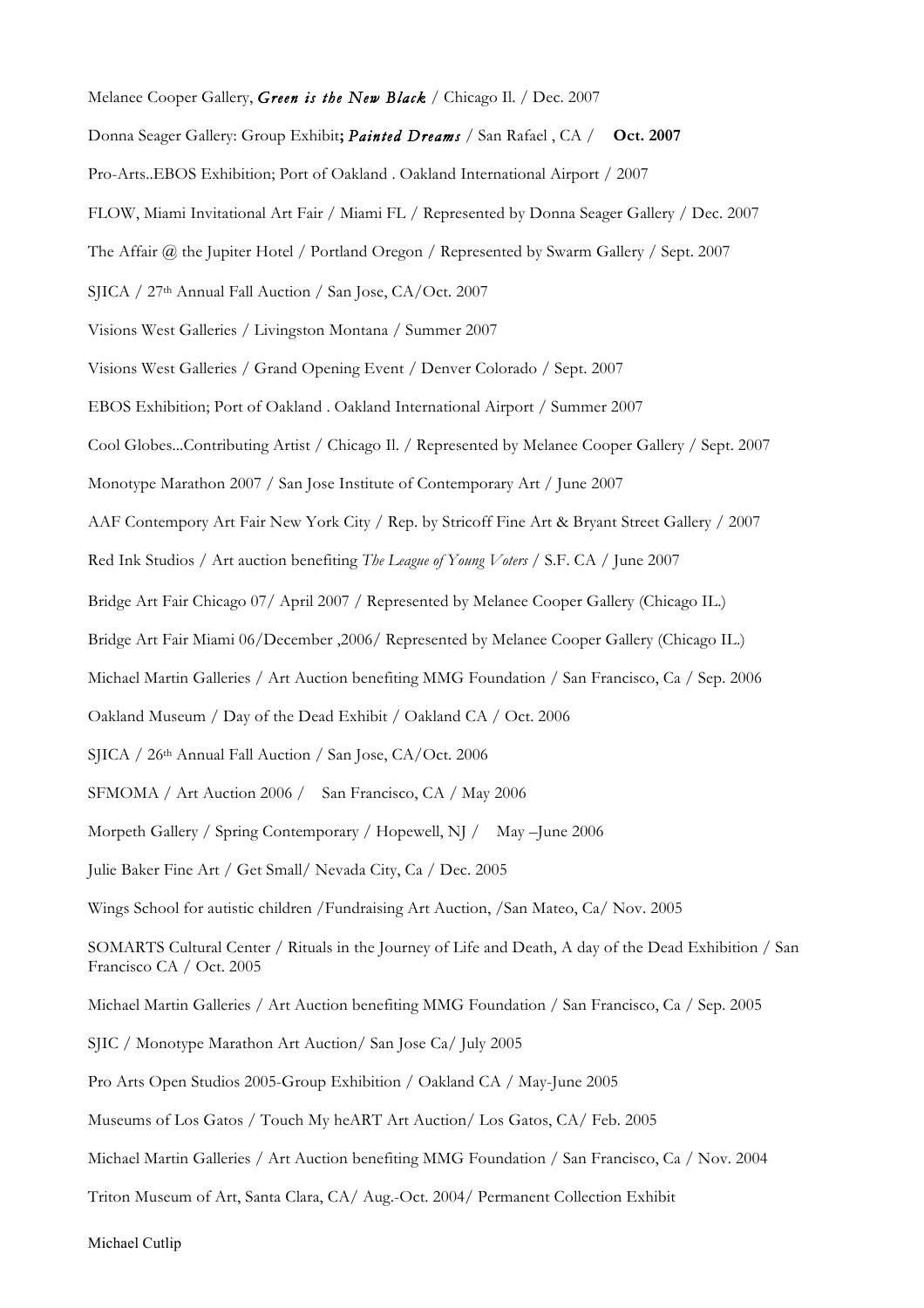"Wings School for autistic children" /Fundraising Art Auction, /San Mateo, Ca/ Nov. 2004

SJICA / 24th Annual Fall Auction / San Jose, CA/Oct. 2004

Julie Baker Fine Art / *"Lazy Days Group Exhibit"*/ Grass Valley, Ca. / Aug.-Oct. 2004

SJICA / Monotype Marathon Art Auction / San Jose Ca / July 2004

Triton Museum of Art/ Annual Art Auction/ Santa Clara, CA/ May 15th, 2004

Art Auction-Sponsored by Bryant St. Gallery (proceeds to the Down Syndrome Foundation)/ Palo Alto, CA / May 13th, 2004

Red Ink Studios/*Santana Row*, San Jose Ca / December 2003

Sun Gallery / Columbarium(*Dia De Los Muertos* installation) / Hayward Ca / October 2003

SIICA / 23<sup>rd</sup> Annual Invitational Fall Auction / San Jose Ca / October 2003

Sense Gallery / Menlo Atherton, CA / Grand Opening Exhibition / June 2003

Bryant Street Gallery / Palo Alto Ca./ Summer Show/ August 2002

Bryant Street Gallery / Palo Alto Ca./ Symbols of Courage Show/October 2001

Bryant Street Gallery / Palo Alto, Ca. / Five Gallery Artists/ July 2001

Green Shutter Gallery / Hayward Ca./ January 2001

San Mateo County Fair Fine Art Exhibition/ 1999 1998

CSUH Student Gallery, Hayward Ca./1999

CSUH Annual Juried Show, Hayward Ca./ 1999 1998 1997

#### **Public Collections**

Highland Hospital – Alameda County Permanent Collection

Sutter Health

Kaiser Permanente

Mary Perkins Cancer Center

Palo Alto Medical Foundation

Microsoft Corporation

Bloomingdales

Triton Museum of Art/ Santa Clara, Ca

David & Lucile Packard Foundation/ Palo Alto, Ca.

Michael Cutlip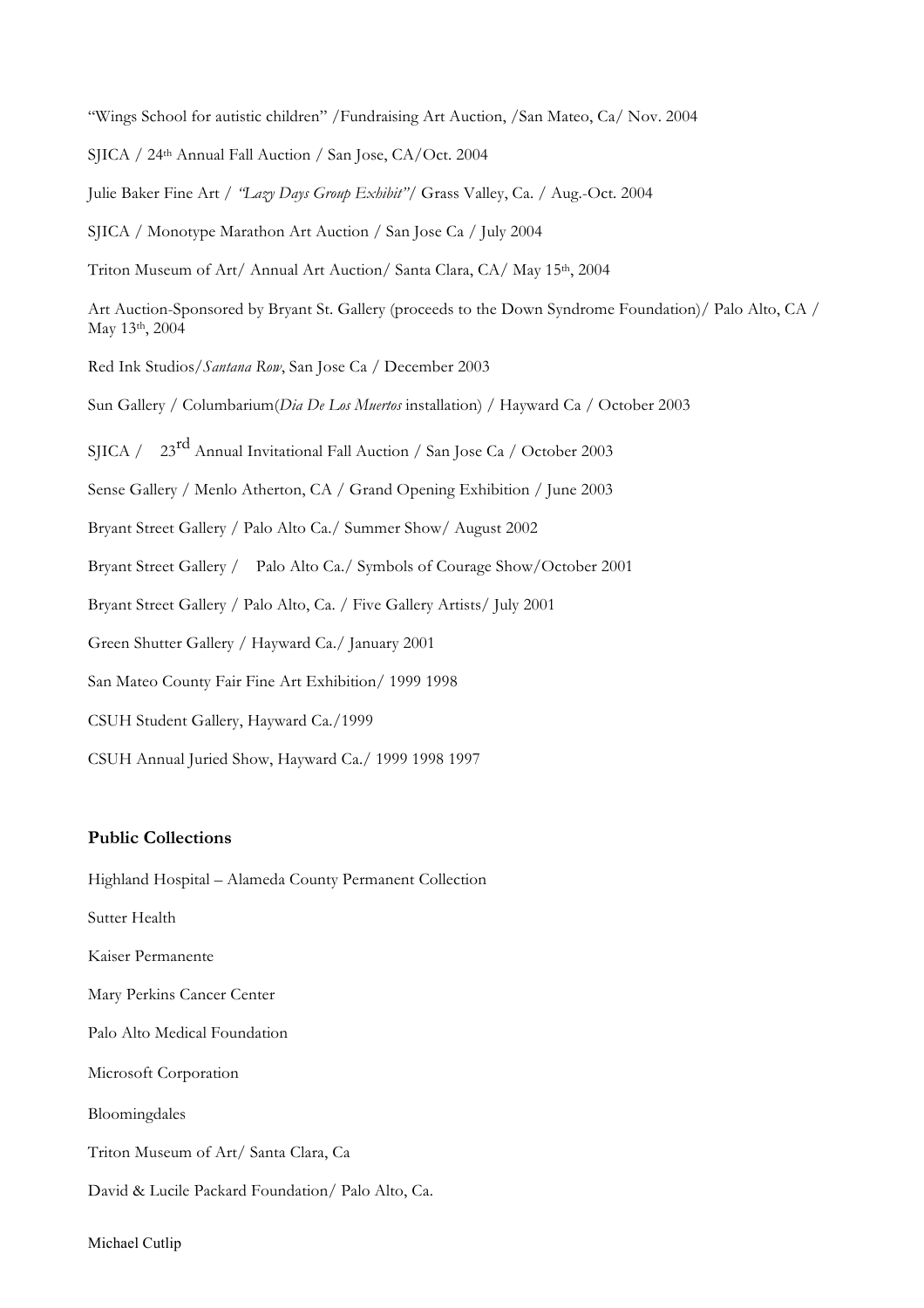Benefit Cosmetics/ San Francisco, Ca

HopeLab / Redwood City CA

Sense Fine Art/ Woodside, Ca

Mondry Associates/ San Mateo, Ca

## **Private Collections**

Sarah McLachlan (singer/songwriter)

## **Awards**

Alameda County Arts Commission / Winner of Commission project for Highland Hospital / Oakland CA / 2014 - 2015

New American Paintings / A juried competition in print, West Coast Edition / 2005

Alameda County Arts Commission Purchase Grant / Semi-Finalist / 2005

Recipient of the CSUH Solicitation Program Award/ 1998

San Mateo County Fair, Gold Award in Print Media/ 1998

Recipient of the University Art Center Award/ 1999

San Mateo County Fair, Honorable Mention in Print Media Award/ 1999

Burlingame Art Society Annual Juried Show, Honorable Mention/ 2000

## **Reviews**

San Francisco Chronicle's Kenneth Baker – Review of *Bye Bye Birdie*, solo exhibit at K. Imperial Fine Art (SF) – June 2014

## **Publications**

*Fault Zone, Stepping up to the Edge /* Cover image / Published 2011

*The Lamp with Wings, By Michael Vizsolyi /* Published by Harper Collins / Cover Image / Published 2011

*California, by Jennifer Denrow /* Published by Four Way Books / Cover Image / Published 2011

*Fault Zone* Words, From the Edge an Anthology of Stories / Cover Image / published 2010

Marin Magazine / Cover Image / Feb. 2009 issue

*Southwest Art* Magazine....Featured Artist / "Artist to Watch"...Feb. 2009 issue

National Poetry Review / cover image / Spring 2009

Atlantan Magazine...."*Pretty Boys*"...Dec. 2008